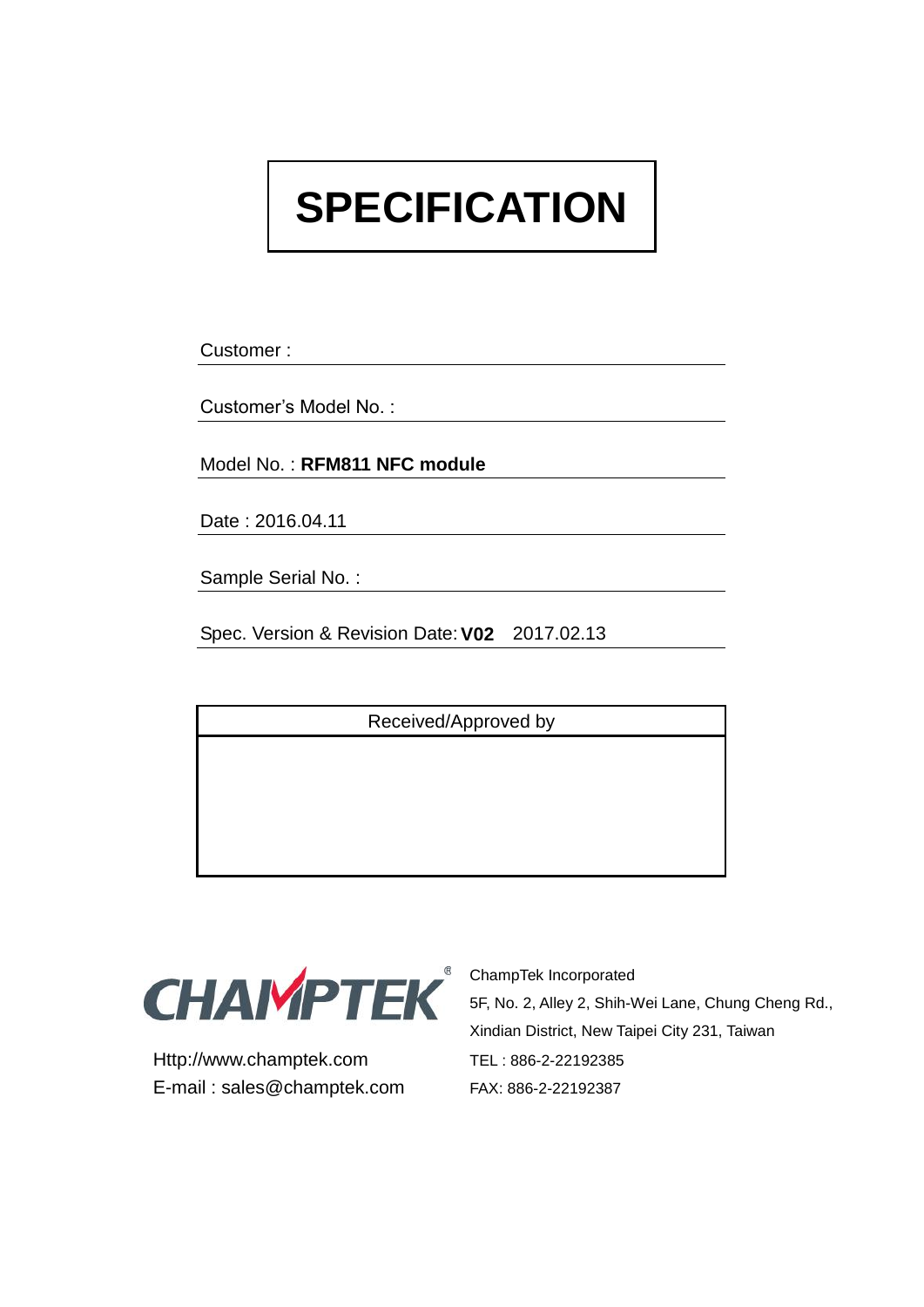# **Revision History**

| Version         | Date       | Context                                   |
|-----------------|------------|-------------------------------------------|
| V <sub>00</sub> | 2016.04.11 | Initial release                           |
| V <sub>01</sub> | 2017.01.11 | <b>Feature Updated</b>                    |
|                 |            | <b>Remove Tiny Profile and Footprint</b>  |
| V <sub>02</sub> | 2017.02.13 | <b>Updated Electronic Characteristics</b> |
|                 |            | <b>Updated Optional Support Kits</b>      |
|                 |            |                                           |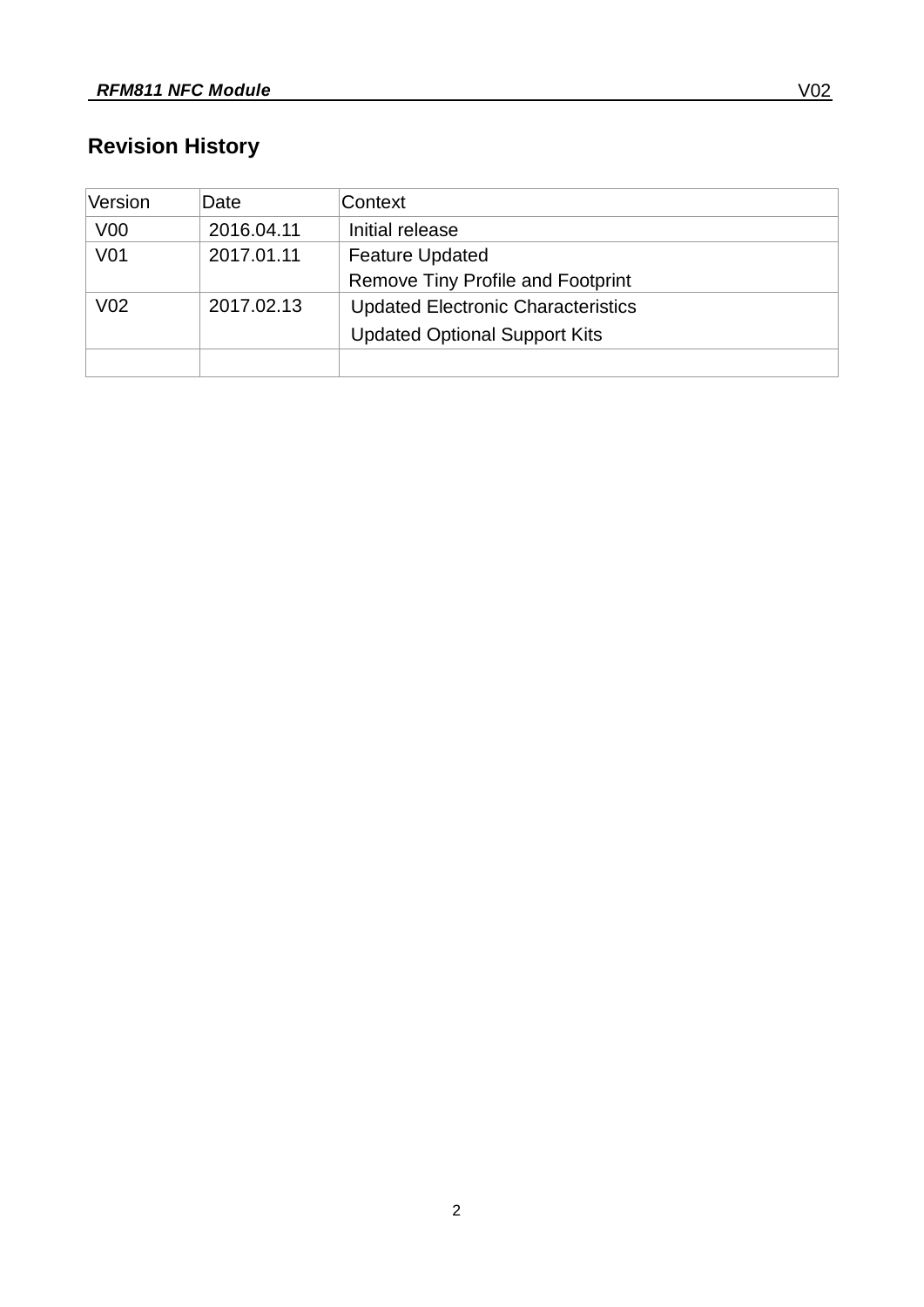## **TABLE OF CONTENTS**

| 1.               |  |
|------------------|--|
| 2.               |  |
| 3 <sub>1</sub>   |  |
| 4.               |  |
| 5.               |  |
| 6.               |  |
| $\overline{7}$ . |  |
| 8.               |  |
| 9.               |  |
|                  |  |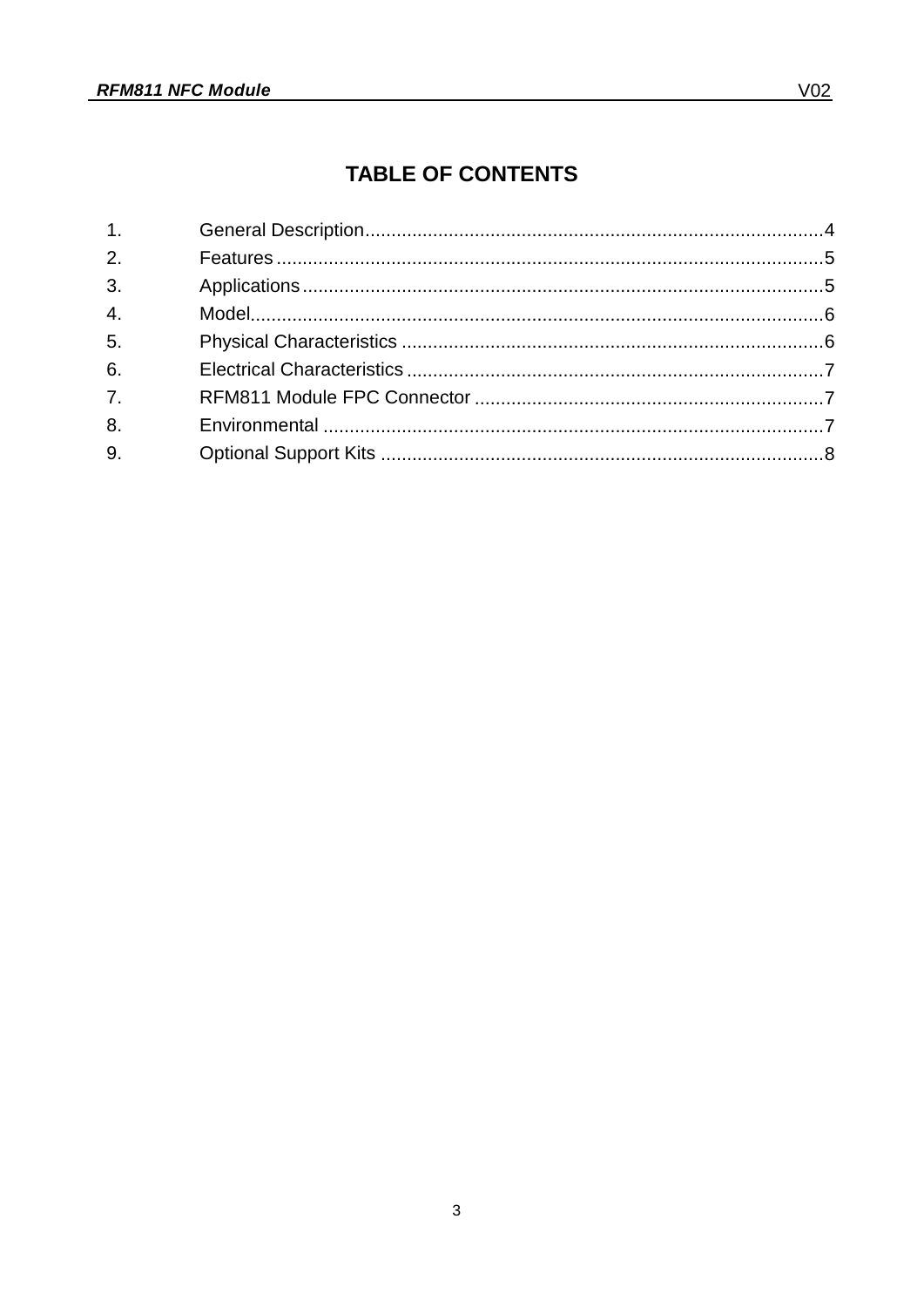#### <span id="page-3-0"></span>**1. General Description**

#### **RFM811 13.56MHz NFC Module**

Near field communication (NFC) is a popular technology in recent years, and is becoming a set of standards for smart phones and similar devices to establish radio with each other by touching them together or bringing them into close proximity, usually no more than a few centimeters.



RFM811 is a tiny NFC card reader module, which is designed for the applications for handy terminals or custom-built for system integrators. We offer technology documents and SDK to help customers to make their own things easier.

Users can easily connect it with either UART or USB interface by through FPC connector.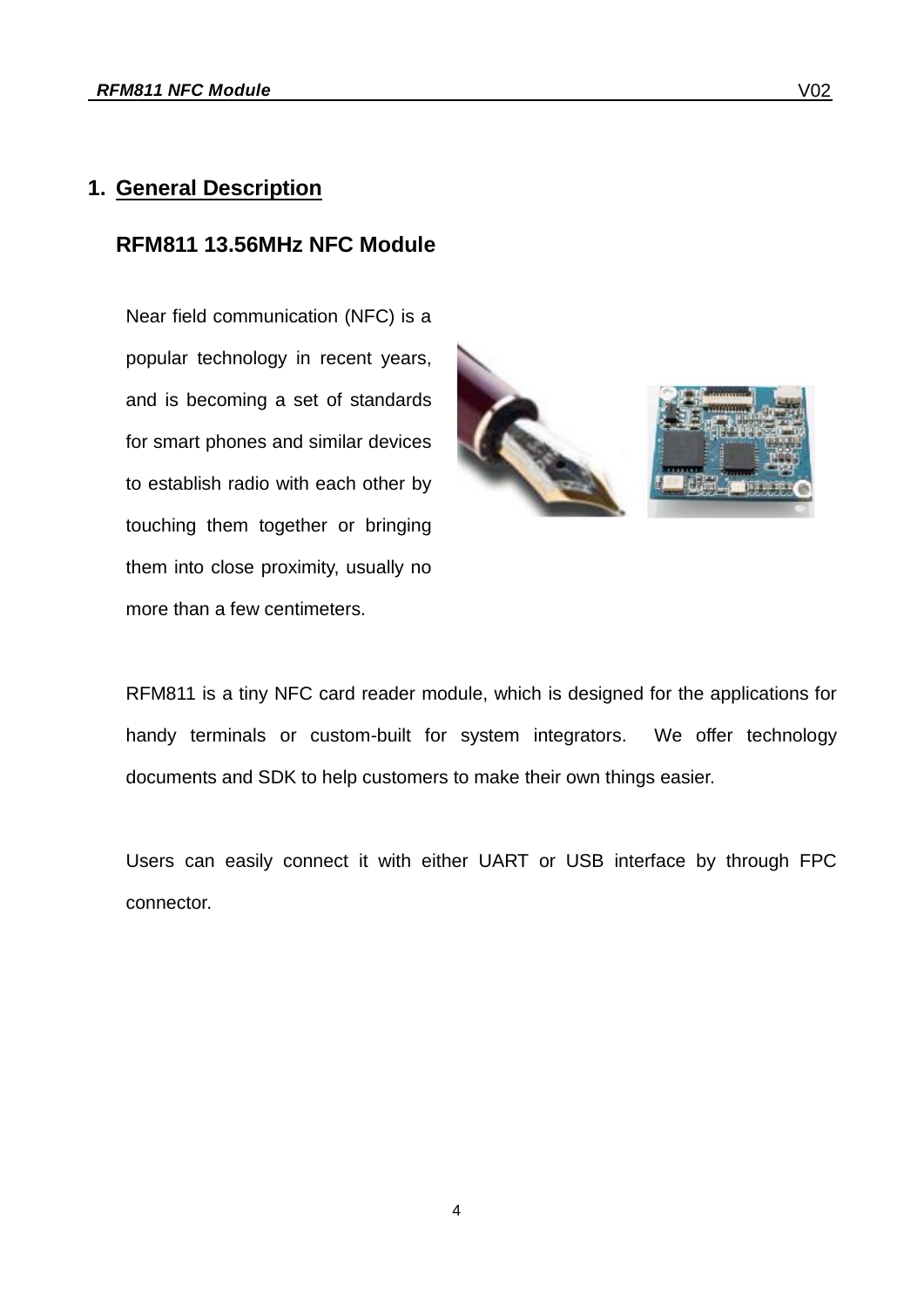#### <span id="page-4-0"></span>**2. Features**

- Supports Near Field Communication (NFC) Standards
- Completely Integrated Protocol Handling for **ISO 15693**, **ISO 14443A/B**, **MIFARE** and **FeliCa**.
- Module supports UID reading function, Mifare (APDU command) read/write or ISO15693 read/write (NDEF format) in different models.
- Operation Voltage 5 Vdc.
- Standard 50 Ohm Antenna Output Port.
- UART or USB Interface, easy to change between those modes
- Antenna is option

#### <span id="page-4-1"></span>**3. Applications**

- Mobile Devices (Tablets, Handsets)
- Secure Pairing (Bluetooth, WiFi, Other Paired Wireless Networks)
- Public Transport or Event Ticketing
- Passport or Payment (POS) Reader Systems
- Product Identification or Authentication
- $\bullet$  Medical Equipment or Consumables
- Access Control, Digital Door Locks
- Sharing of Electronic Business Cards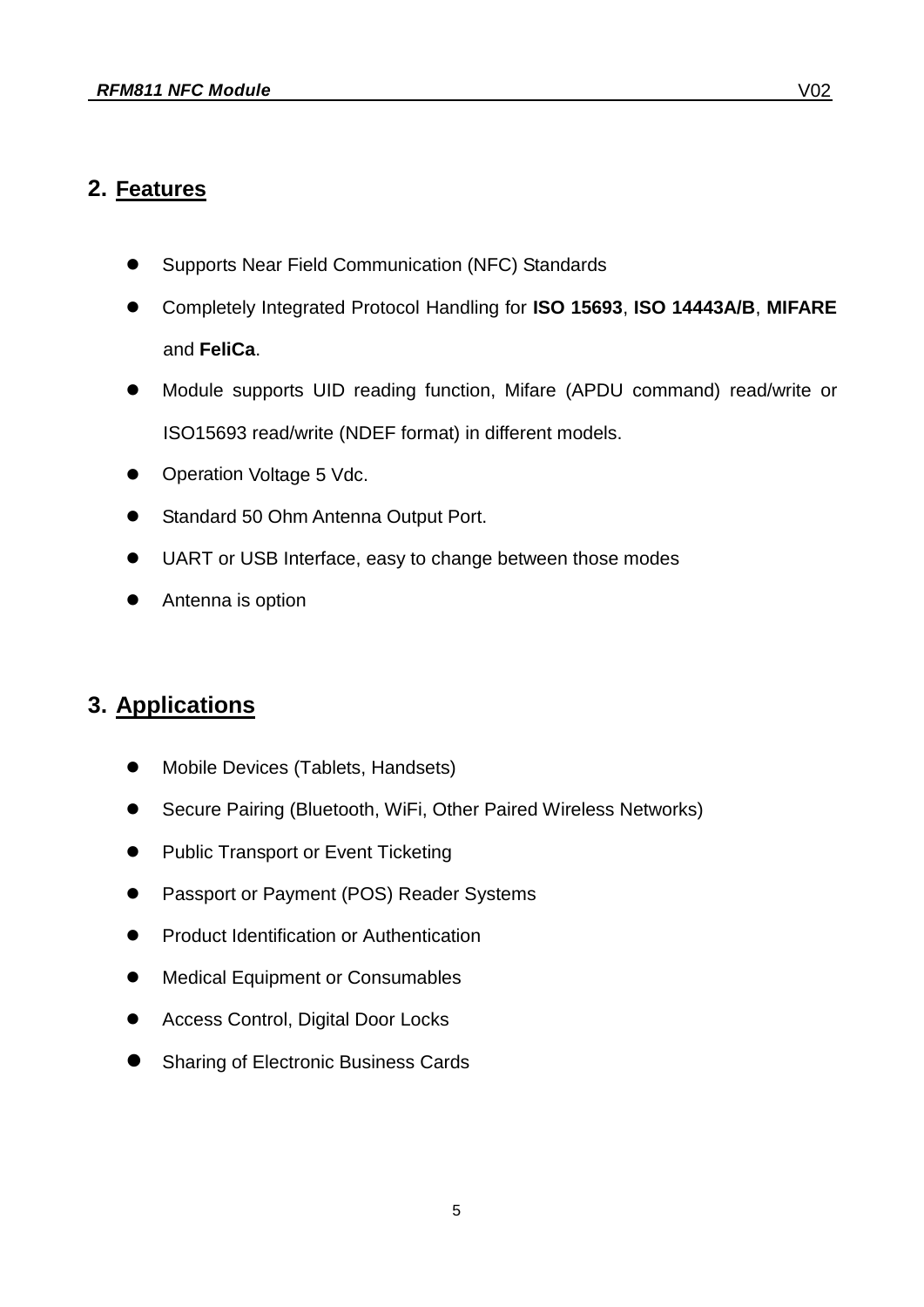# <span id="page-5-0"></span>**4. Model**

| Model         | <b>Function</b>                      | 13.56 MHz                             |
|---------------|--------------------------------------|---------------------------------------|
| <b>RFM811</b> | Read Card UID only                   | ISO14443 Type A & B / ISO15693/Felica |
| RFM811M       | Mifare read/write (APDU)             | MIFARE                                |
| RFM811 I      | ISO 15693 read/write (NDEF) ISO15693 |                                       |

# <span id="page-5-1"></span>**5. Physical Characteristics**

#### **Mechanical drawing**

Unit: mm

**Module Dimension** 20 mm W x 3.0 mm H x 23.5 mm L







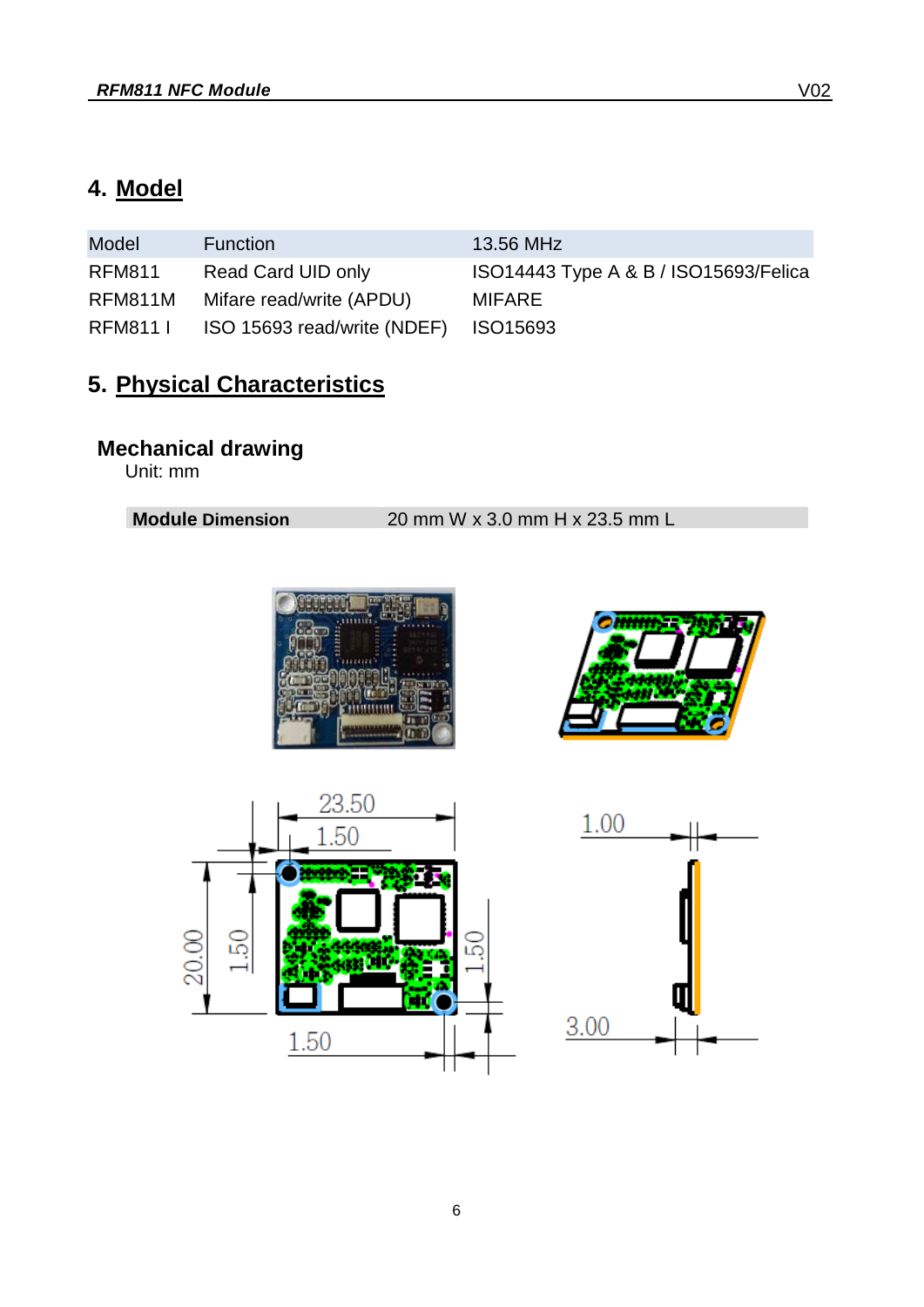# <span id="page-6-0"></span>**6. Electrical Characteristics**

| <b>Supply Voltage</b> | $DC +5V +5%$      |
|-----------------------|-------------------|
| Power On              | 90 <sub>m</sub> A |
| Operation (Max.)      | 185mA             |

# <span id="page-6-1"></span>**7. RFM811 Module FPC Connector**

| <b>Type</b> | FPC 12pin Pitch 0.5 |
|-------------|---------------------|
| Pin No.     | Function            |
|             | <b>GND</b>          |
| 2           | <b>VCC</b>          |
| 3           | D+                  |
| 4           | D-                  |
| 5           | <b>GND</b>          |
| Բ           | UART_RX             |
|             | UART_TX             |
| 8           | LED <sub>1</sub>    |
| 9           | LED <sub>2</sub>    |
|             | BZ OUT              |



### <span id="page-6-2"></span>**8. Environmental**

| <b>Environmental</b>  |                                    |  |  |
|-----------------------|------------------------------------|--|--|
| Operation Temperature | $-20^{\circ}$ C to 70 $^{\circ}$ C |  |  |
| Storage Temperature   | $-40^{\circ}$ C to 80 $^{\circ}$ C |  |  |
| Relative Humidity     | 20% to 95% (Non-condensing)        |  |  |